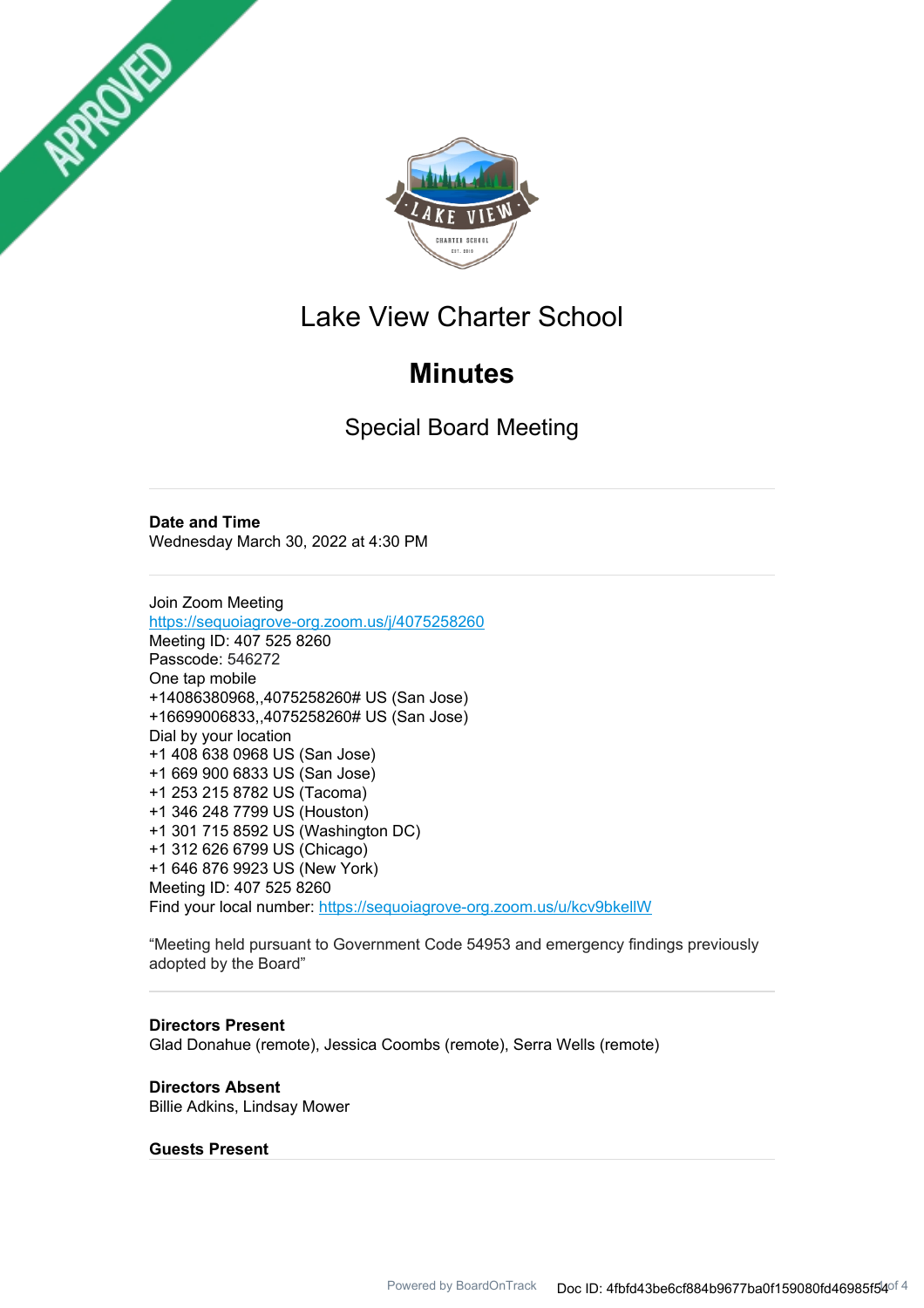Darcy Belleza (remote), Jenell Sherman (remote), Julie Haycock-Cavender (remote), Kathleen Daugherty (remote), Katie Royer (remote), Kristie Nicosia (remote)

## **I. Opening Items**

## **A. Establish Quorum/Record Attendance**

## **B. Approval to Continue Meeting Virtually per Report of Findings**

Jessica Coombs made a motion to continue to meet virtually. Serra Wells seconded the motion. The board **VOTED** unanimously to approve the motion.

#### **C. Call the Meeting to Order**

Glad Donahue called a meeting of the board of directors of Lake View Charter School to order on Wednesday Mar 30, 2022 at 4:37 PM. Serra Wells made a motion to start the Meeting. Jessica Coombs seconded the motion. The board **VOTED** unanimously to approve the motion.

## **D. Approval of Consent Agenda**

Jessica Coombs made a motion to approve the Consent Agenda. Serra Wells seconded the motion. The Consent Agenda includes:

#### • Tonight's Agenda

- Minutes from March 16, 2022 Regular Meeting
- Kindergarten and Transitional Kindergarten Policy (update)

The board **VOTED** unanimously to approve the motion. Jessica Coombs made a motion to approve the minutes from Regular Scheduled Board Meeting on 03-16-22. Serra Wells seconded the motion. The board **VOTED** unanimously to approve the motion.

#### **E. Public Comments on Non-Agenda Items**

No public comments.

#### **II. Operations**

#### **A. Approval of Executive Director Job Description**

Serra Wells made a motion to approve the Executive Director Job Description. Jessica Coombs seconded the motion. Julie Haycock-Cavender presented the Executive Director Job Description. The board **VOTED** unanimously to approve the motion.

#### **B. Approval of Associate Executive Director Job Description**

Jessica Coombs made a motion to approve the Associate Executive Director Job Description. Serra Wells seconded the motion.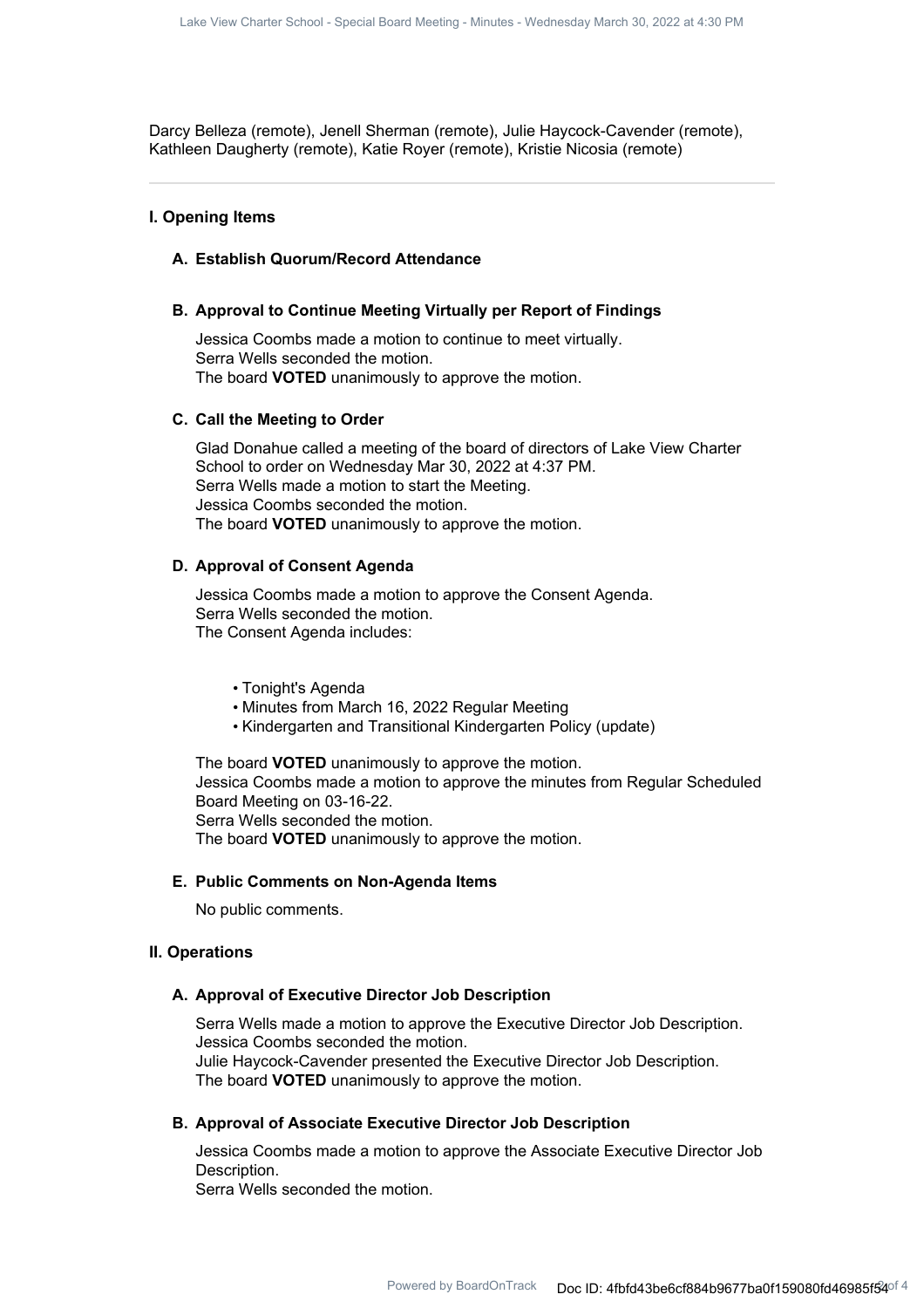Julie Haycock-Cavender presented the Associate Executive Director Job Description. The board **VOTED** unanimously to approve the motion.

## **Approval of Executive Director and Associate Executive Director Interview C. Timelines and Process**

The Governing Board accepted the Associate Executive Director Interview Timelines and Process.

#### **D. Approval of Organizational Charts**

Serra Wells made a motion to approve Organizational Charts. Jessica Coombs seconded the motion. Julie Haycock-Cavender presented the Organizational Charts. The board **VOTED** unanimously to approve the motion.

#### **III. Finances**

## **A. Approval of Salary Schedule**

Jessica Coombs made a motion to approve the Salary Schedule. Serra Wells seconded the motion. The board **VOTED** unanimously to approve the motion.

#### **IV. Closing Items**

#### **A. Board Member Requests to Add Items to Future Board Meetings Agendas**

No requests from the Governing Board.

#### **B. Announcement of Next Regular Scheduled Board Meeting**

Glad Donahue announced the Next Regular Scheduled Board Meeting is April 27, 2022 at 4:30 PM.

## **C. Adjourn Meeting**

Serra Wells made a motion to adjourn the Meeting. Jessica Coombs seconded the motion. The board **VOTED** unanimously to approve the motion. There being no further business to be transacted, and upon motion duly made, seconded and approved, the meeting was adjourned at 5:21 PM.

Respectfully Submitted, Glad Donahue

Prepared by: Katie Royer

Noted by:

 $\overline{\phantom{a}}$ 

Board Secretary **Public Comment Rules for Non-Agenda Items**: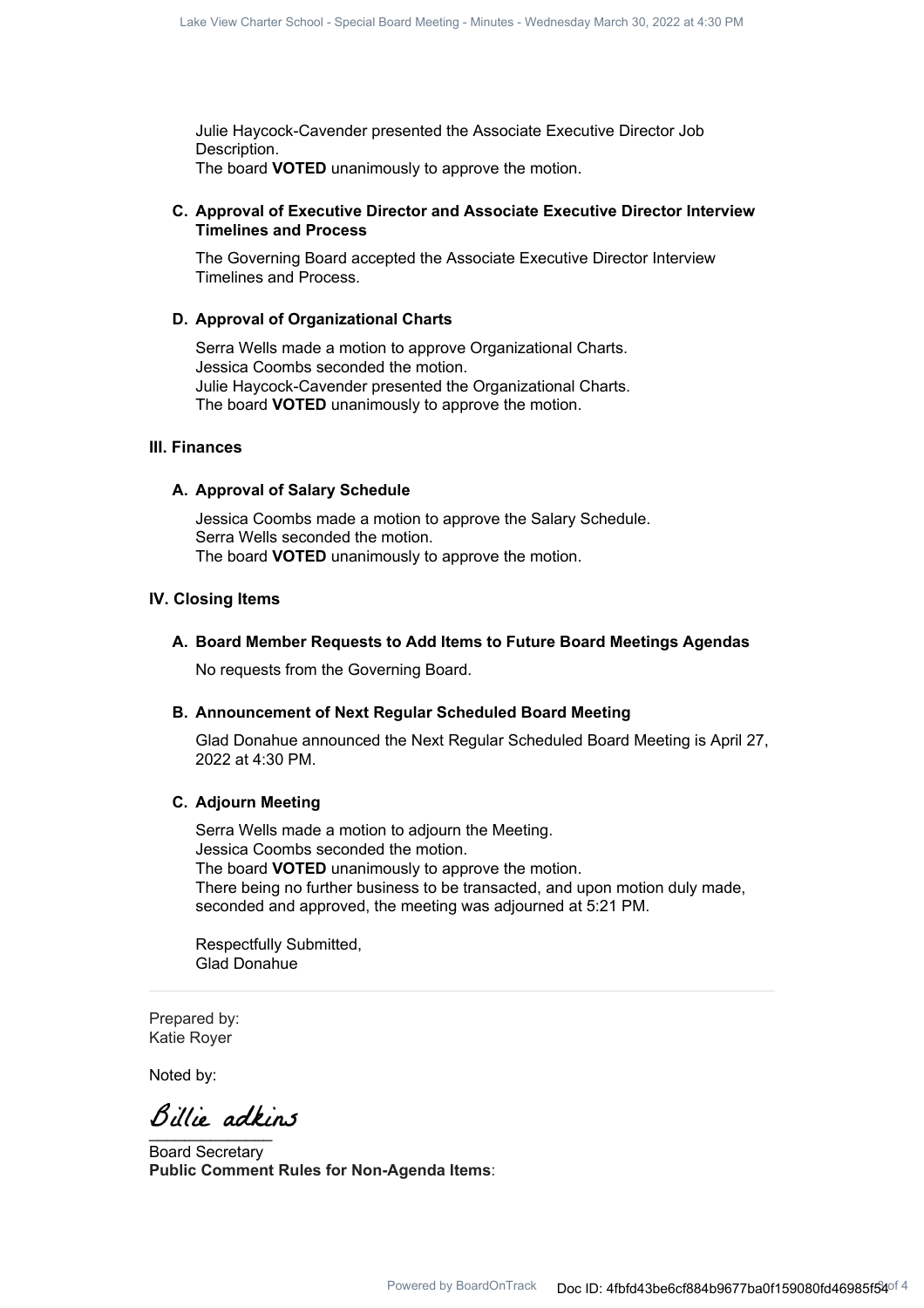Members of the public may address the Board on non-agenda items through the teleconference platform, Zoom, during the time allocation for public comment on nonagenda items. Zoom does not require the members of the public to have an account or login. Please either utilize the chat option to communicate to the administrative team of your desire to address the Board during this time or simply communicate orally your desire to address the Board when the Board asks for public comments on non-agenda items. Speakers may be called in the order requests are received. Comments are limited to 2 minutes each, with no more than 15 minutes per single topic. If a member of the public utilizes a translator to address the Board, those members of the public are allotted 4 minutes each to accommodate translation time. By law, the Board is allowed to take action only on items on the agenda. However, the Board may, at its discretion, refer a matter to school staff or calendar the issue for future discussion.

#### **Public Comment Rules for Agenda Items**:

Members of the public may address the Board on agenda items through the teleconference platform, Zoom. Zoom does not require the members of the public to have an account or login. Please either utilize the chat option to communicate to the administrative team of your desire to address the Board on that agenda item or simply communicate orally your desire to address the Board when the Board asks for public comment on that item. Public comment will be allowed following the staff report, if any, on each agenda item.

Speakers may be called in the order requests are received. Comments are limited to 2 minutes each, with no more than 15 minutes per agenda item. If a member of the public utilizes a translator to address the Board, those members of the public are allotted 4 minutes each to accommodate translation time.

Note: The Governing Board encourages those with disabilities to participate fully in the public meeting process. If you need a disability-related modification or accommodation, including auxiliary aids or services, to participate in the public meeting, please contact the Governing Board Office at (530) 927-5137 at least 48 hours before the scheduled board meeting so every reasonable effort can be made to accommodate you. (Government Code § 54954.2; Americans with Disabilities Act of 1990, § 202 (42 U.S.C. § 12132)).